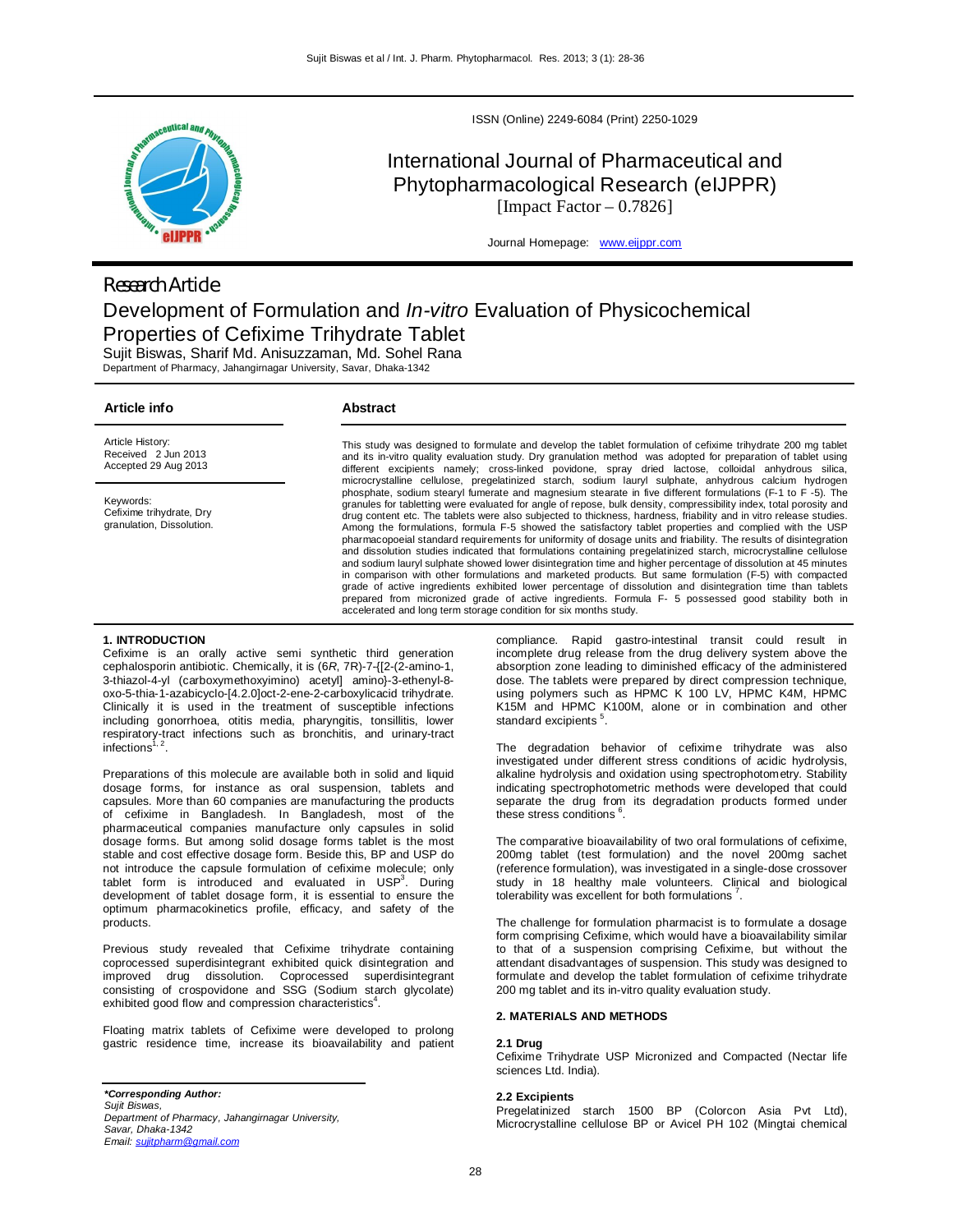Co. Ltd. Taiwan), Sodium lauryl sulphate BP (PM Pharma Marketing ), Collidon Sillicon Dioxide BP (Degussa, Belgium), Sodium starch glycolate (Yung Zip Chemical Ind. Co. Ltd, Taiwan), Sodium stearyl fumerate BP (JRS Pharma GmbH and Company.KG, USA), Magnesium Stearate BP (Peter Greven Nederland C.V. Netherlands), Anhydrous Calcium Hydrogen phosphate (Shijiazhuang No.2 Pharmaceuticals Factory, Chaina), Spray dried lactose (Lactose Company of Newzeland Ltd), Purified Talc (MERCK KGaA, Germany) and Crospovidone (BASF Germany).

## **2.3 Coating Materials**

Opadry – OY-S-38921 (White) Ph grade (Colorcon Asia Pvt Ltd).

## **2.4 Solvent and Reagents**

Purified water BP, Potassium Dihydrogen Phosphate (KH<sub>2</sub>PO<sub>4</sub>) and Sodium Hydroxide. Methanol (HPLC Grade), 0.1M Sodium acetate, Acetic acid, 2M Sodium Hydroxide, Distilled water and Acetonitrile.

#### **2.5 Equipments**

Sartorius electronic weighing balance (Germany), Sejong G.R.C rotatory slugging and compression machine(Korea), Greatitide coating machine ( Taiwan ), Erweka electronic hardness tester (Germany), Shimadzu UV Spectrophotometer(Japan), Erweka disintegration tester (Germany ), Pharma test friability tester (Germany), Pharma test dissolution tester (Germany ), Pharma test stability chamber (Germany ), PC based high performance liquid chromatography (Auto sampler, Shimadzu, Japan), Yenchen Power mill( Taiwan), Sieve (18 mesh ) and screen (3mm), UV-VIS spectrophotometer (SHIMADZU, Japan), Electronic balance, Mechanical Shaker, Volumetric flask, Pipette, Measuring cylinder, HPLC (SHIMADZU, Japan), Ultrasonic bath and P<sup>H</sup> Meter.

## **2.6 Preparation of Core Tablets**

Core tablets were prepared by dry granulation method. The calculated amount of active ingredient was weighed and manually sieved through 18 mesh screen and taken in a polybag. All other excipients except rest quantity of Magnesium Stearate BP was sieved 30 mesh screen and was taken in previous polybag. Mixture was manually blended for 5 minutes. Then the blend was slugged and crushed using Yenchen power mill unit fitted with 3mm screen. The material was blended with the rest quantity of magnesium stearate in the previous polybag by sieving through 30 mesh screen for 5 minutes. Finally the powder was compressed through a compression machine following tabletting specification of final blend in table -2. Formulations of core tablets are shown in the following table-1.

|  | Table 1: Proposed five formulations of Cefixime trihydrate, USP 200 mg tablet |  |  |  |  |
|--|-------------------------------------------------------------------------------|--|--|--|--|
|--|-------------------------------------------------------------------------------|--|--|--|--|

| Name of materials                             | $F-1$ (mg) | $F-2$ (mg) | $F-3$ (mg) | $F-4$ (mg) | $F-5$ (mg) |
|-----------------------------------------------|------------|------------|------------|------------|------------|
| Cefixime Trihydrate, USP                      | 224.00     | 224.00     | 224.00     | 224.00     | 224.00     |
| Lactose (Spray dried BP)                      | 195.00     | 193.50     |            |            |            |
| Crospovidone BP                               | 27.00      | 27.00      | ----       | ----       | ----       |
| Microcrystalline Cellulose BP (Avicel PH 102) | ----       | ----       | 136.50     | 161.00     | 151.00     |
| Pregelatinized starch BP                      | ----       | ----       | 36.00      | 56.00      | 56.00      |
| Calcium Hydrogen Phosphate (Anhydrous)        | ----       | ----       | 45.00      | ----       | ----       |
| Collidon Sillicon Dioxide BP (Aerosil-200)    | ----       | 1.50       |            | 1.50       | 1.50       |
| Sodium Lauryl Sulphate BP                     | ----       | ----       | 4.50       | 4.50       | 4.50       |
| Sodium stearyl fumerate BP                    | ----       | ----       |            | ----       | 10.00      |
| Magnesium stearate BP                         | 4.00       | 4.00       | 4.00       | 3.00       | 3.00       |

|  |  | Table 2: Tabletting specification of final blend |  |  |  |
|--|--|--------------------------------------------------|--|--|--|
|--|--|--------------------------------------------------|--|--|--|

| Parameter         | <b>Specification</b>                                                                         |
|-------------------|----------------------------------------------------------------------------------------------|
| Individual weight | 450 mg±3%                                                                                    |
| Mean weight       | 09.00 $q\pm3\%$ (08.73 - 09.27 q)                                                            |
| Thickness         | $(5.2 \pm 0.2)$ mm                                                                           |
| Hardness          | Not less than 8 KP                                                                           |
| Friability        | $<$ 1.0% w/w                                                                                 |
| Appearance        | An off white caplet shape tablet having break line on one side and free from visual defects. |

## **2.7 Coating of Core Tablets**

After preparing tablets from above formulations which formula meet the optimization level, those were filmy coated with white colored opadry - OY – 38921 (white) Ph. Grade followed by preparing coating suspension with purified water considering 1- 2.5% weight gain. Before starting coating, the coating pan was warmed at about  $45^\circ$  C. During coating operation following parameters were controlled and maintained (Table -3**).**

#### **Table 3:** The set parameters range of greatide coating machine for coating operation

| <b>Parameter</b>                 | Unit          | Set range |
|----------------------------------|---------------|-----------|
| Inlet air temperature            | $^{\circ}$ C. | 65-75     |
| Pan Speed                        | rpm           | $1.5 - 5$ |
| Spray gun atomizing air pressure | bar           | $1 - 3$   |
| Inlet Damper position            | degree        |           |
| <b>Exhaust Damper position</b>   | degree        | $30 - 60$ |
| Spray<br>rate                    | am/min        | 60-120    |
| Gun distance from tablet bed     | cm            | $20 - 24$ |

## **2.8 Evaluation of Tablets**

The prepared matrix tablets were evaluated for hardness, weight variation, thickness, friability, content uniformity.

## *2.8.1 Disintegration Test*

Six tablets were placed into 6 tubes of disintegration testing apparatus. Disc was added to each tube and suspended the tubes in a 1000 ml beaker having 800ml of purified water maintaining temperature of water from 36.5 ˚c to 37.5 ˚c. 800 ml of water is require to maintain that the wire mesh at its highest point is at least 25 mm below the surface of water and the lowest point is at 25mm above the bottom of the beaker.

#### *2.8.2 Dissolution*

In-vitro drug release study from the prepared coated tablets were conducted for a period 45 minutes using an USP dissolution apparatus, USP-1 (Basket system) set at 100 rpm and a temperature of 37˚c ± 0.5 ˚c. 900 ml Potassium Dihydrogen Phosphate (KH<sub>2</sub>PO<sub>4</sub>) was used as medium and  $P<sup>H</sup>$  was adjusted to 7.2. The amount of drug released was calculated through UV-VIS spectrophotometer, SHIMADZU, JAPAN by plotting standard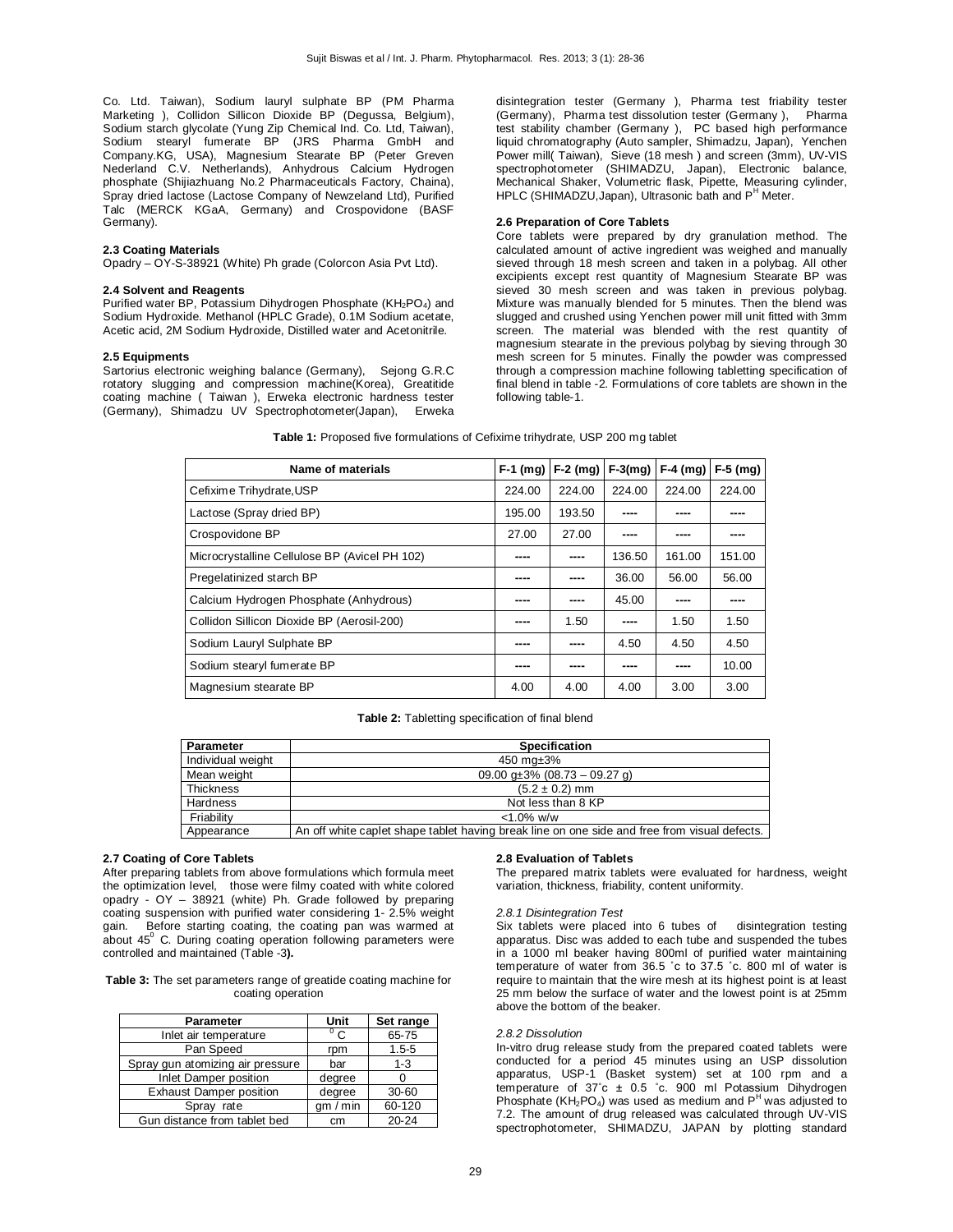concentration against absorbance constructed in the dissolution media. A mechanical shaker has been used. According to USP absorbance of both standard and sample was measured at 288nm  $(\lambda_{\text{max}})$ .

#### *2.8.3 Drug Content Assay*

Drug content of formulated tablets was measured by following USP method.

## *2.8.4 Performance of Chromatographic (HPLC) System*

In chromatographic system 4.6 mm x 12.5 cm column containing 4  $\mu$ m packing L<sub>1</sub> (ODS) was used. Flow rate was about 10  $\mu$ L/ minute. Wavelength was 254 nm. 40˚c was column temperature. Column efficiency was not less than 4000 theoretical plates. Tailing factor for the analyte peak was not less than 0.9 and not more than 2.0. RSD for replicate injections was not more than 2.0%.

#### *2.8.5 Stability Testing*

Stability test was carried out for both short term and long term storage condition. Tablets were packed in Alu- Alu blister format and tested in accordance with the storage condition and test was done as per valid test method. The samples were taken out of the store prior to the scheduled testing date and kept at normal condition (not more than 30ºC) until the time for analysis. The analytical work was concluded not more than 2 weeks after the samples have been out of storage. The total microbial count for bacteria, yeasts and moulds were carried out at zero time, six, twelve and thirty six months. Tests include appearance, moisture content, average filled weight, disintegration time, dissolution rate, chemical Assay (Cefixime content) were performed . Storage condition and sampling intervals are showed in below table -4.

## **Table 4:** Storage condition and sampling intervals

| <b>Storage condition</b>                                 | Sampling<br>intervals |
|----------------------------------------------------------|-----------------------|
| Long term storage (30°C $\pm$ 2 and 65% RH $\pm$ )<br>5% | $0.3.6.9$ months      |
| Accelerated (40°C+2 and 75% RH+ 5%)                      | $0, 1, 3, 6$ months   |

#### **3. RESULT AND DISCUSSION**

## **3.1 Evaluation of Tablets Physicochemical Properties**

Among formulations F-1 showed extensive sticking and layer separation problem. During slugging for dry granulation and compression, blend materials blocked the feed frame due to high moisture content (7.86%). So, F-1 was not undertaken for further studies. The tablets of the proposed formulations (F-2 to F-5) were subjected to various evaluation tests like thickness, hardness, weight variation test, friability test, DT and dissolution.

**Table 4.1** Average value of hardness, thickness, individual weight, friability and DT of proposed formulation F-2, F-3, F-4 and F-5.

| <b>Formulation   Hardness</b> |                 | <b>Thickness</b>                | Average<br>weight | Friability | DT<br>min.) |
|-------------------------------|-----------------|---------------------------------|-------------------|------------|-------------|
| $F-2$                         |                 | $10.5 \pm 1.40$ 5.00 $\pm 0.60$ | 446.24            | 0.51%      | 4.52        |
| $F-3$                         | $10 \pm 1.50$   | $5.20 \pm 0.33$                 | 446.44            | 0.38%      | 2.47        |
| $F-4$                         | 11±1.50         | $5.29 \pm 0.02$                 | 448.03            | 0.06%      | 2.43        |
| $F-5$                         | $10.15 \pm 1.0$ | $5.24 \pm 0.03$                 | 448.38            | 0.013%     | 2.40        |





**Table 4.2** Average dissolution (%) of proposed formulation F-2, F-3, F-4 and F-5.

| <b>Formulation</b>        | $F-2$ | F 3.    | F-4    | F-5.    |
|---------------------------|-------|---------|--------|---------|
| Dissolution $(%$ ) 84.00% |       | 100.13% | 99.23% | 100.89% |



**Fig 4.2:** Comparison report of dissolution (%) of proposed formulations from F-2 to F-5.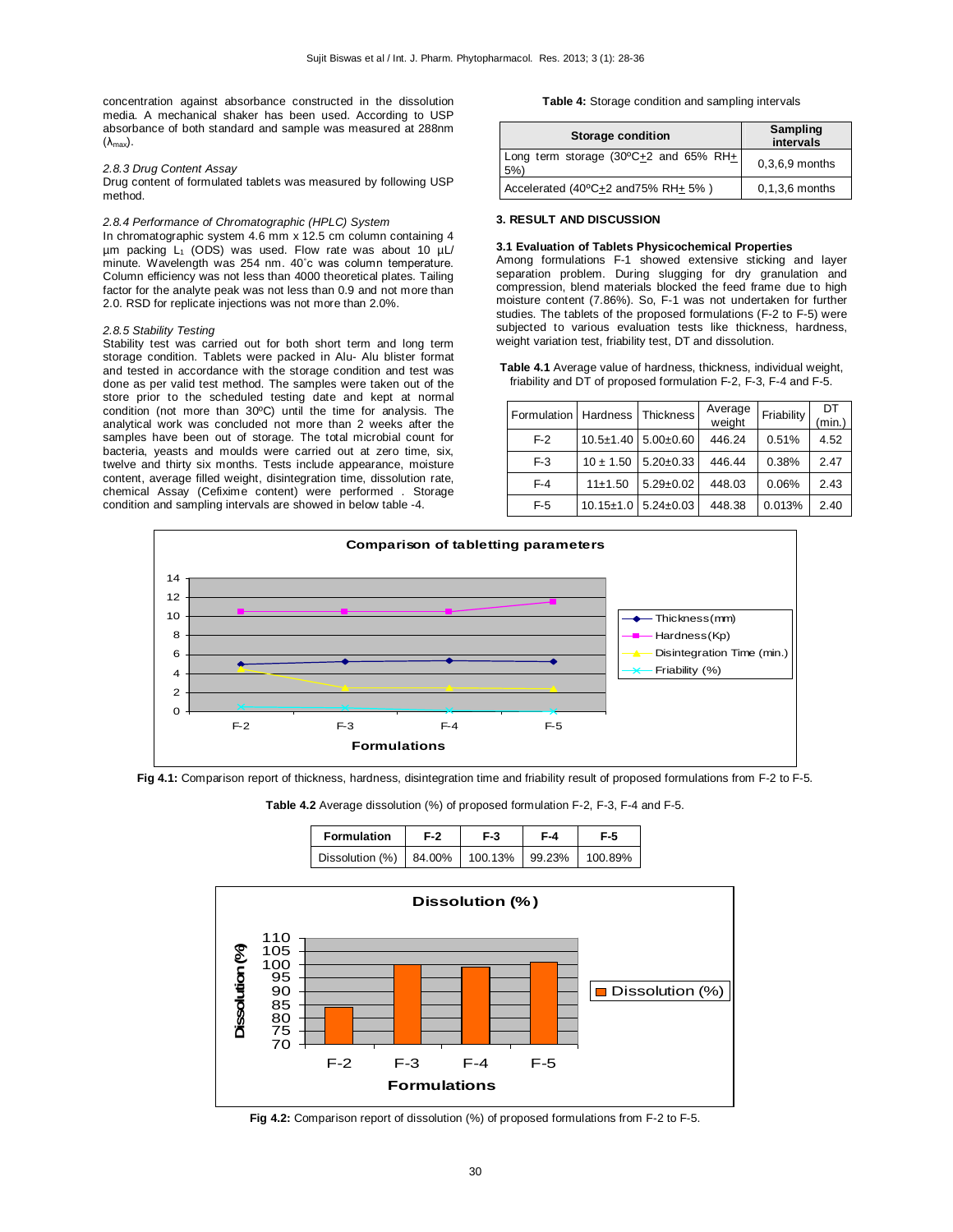In formulation F-5, during compression the tabletting parameters were observed at different hardness for justify the appropriate parameters in order to achieve optimum value of successful operation and to meet good tablet properties.

**Table 4.3** Hardness, thickness and disintegration time parameters obtained from these are sequentially showed in the below tables F-5.

| Sample<br>No. |      |       | <b>Hardness   Diameter   Thickness</b> | <b>Disintegration time</b><br>(Six tablets) |
|---------------|------|-------|----------------------------------------|---------------------------------------------|
| 01            | 9.8  | 16.17 | 5.22                                   |                                             |
| 02            | 9.7  | 16.18 | 5.21                                   |                                             |
| 03            | 11.1 | 16.17 | 5.27                                   | 2 min. 40 seconds                           |
| 04            | 9.2  | 16.18 | 5.22                                   |                                             |
| 05            | 9.5  | 16.18 | 5.24                                   |                                             |

Statistically these parameters can be shown in table 4.4.

**Table 4.4** Statistical value of hardness, diameter and thickness of table of 4.3

| <b>Hardness</b>   |      | <b>Diameter</b> |       | <b>Thickness</b> |      |  |
|-------------------|------|-----------------|-------|------------------|------|--|
| Minimum           | 9.2  | Min.            | 16.17 | Min.             | 5.21 |  |
| Maximum           | 11.2 | Max.            | 16.18 | Max.             | 5.27 |  |
| <b>Difference</b> | 1.9  | Diff.           | 0.01  | Diff.            | 0.06 |  |
| Average           | 9.9  | Avg.            | 16.18 | Avg.             | 5.23 |  |
| Std.Dev.          | 0.7  | Std.Dev.        | 0.01  | Std.Dev.         | 0.02 |  |

**Table 4.5** The tabletting parameters of F-5 at greater hardness than table no.4.3

| Sample<br>No. | Hardness | Diameter | <b>Thickness</b> | Disintegration<br>time(Six tablets) |
|---------------|----------|----------|------------------|-------------------------------------|
|               | 17.4     | 16.12    | 5.12             |                                     |
| 2             | 15.5     | 16.16    | 5.13             |                                     |
| 3             | 15.0     | 16.16    | 5.14             | 3 min. 10<br>seconds                |
|               | 15.9     | 16.16    | 5.16             |                                     |
|               | 16.8     | 16.15    | 5.14             |                                     |

**Table 4.6** Statistical value of hardness, diameter and thickness of table of 4.5

| <b>Hardness</b>   |      | <b>Diameter</b> |       | <b>Thickness</b> |      |  |
|-------------------|------|-----------------|-------|------------------|------|--|
| Minimum           | 15.0 | Min.            | 16.12 | Min.             | 5.12 |  |
| Maximum           | 17.4 | Max.            | 16.16 | Max.             | 5.16 |  |
| <b>Difference</b> | 02.4 | Diff.           | 0.04  | Diff.            | 0.04 |  |
| Average           | 16.1 | Avg.            | 16.15 | Avg.             | 5.14 |  |
| Std.Dev.          | 1.0  | Std.Dev.        | 0.02  | Std.Dev.         | 0.01 |  |

By increasing more hardness than value in table 4.8, following parameters were found in table 4.9

**Table 4.7** The tabletting parameters of F-5 at greater hardness than table no.4.5

| Sample<br>No. | <b>Hardness   Diameter</b> |       | <b>Thickness</b> | <b>Disintegration</b><br>time(Six tablets) |
|---------------|----------------------------|-------|------------------|--------------------------------------------|
| 01            | 21.0                       | 16.14 | 4.95             |                                            |
| 02            | 23.5                       | 16.14 | 4.96             |                                            |
| 03            | 18.3                       | 16.16 | 4.94             | 6 min. 30 seconds                          |
| 04            | 20.3                       | 16.14 | 4.95             |                                            |
| 05            | 18.3                       | 16.15 | 4.93             |                                            |

**Table 4.8** Statistical value of hardness, diameter and thickness of table of 4.7

| <b>Hardness</b>   |      | <b>Diameter</b> |       | <b>Thickness</b> |      |
|-------------------|------|-----------------|-------|------------------|------|
| Minimum           | 18.3 | Min.            | 16.14 | Min.             | 4.93 |
| Maximum           | 23.5 | Max.            | 16.16 | Max.             | 4.96 |
| <b>Difference</b> | 5.3  | Diff.           | 0.02  | Diff.            | 0.03 |
| Average           | 20.3 | Avg.            | 16.15 | Avg.             | 4.95 |
| Std.Dev.          | 2.2  | Std.Dev.        | 0.01  | Std.Dev.         | 0.01 |

From the above data and statistics considering hardness, thickness, friability and disintegration, the tabletting parameters from table no. 4.3 may be the most acceptable among others formulations and the average result at different hardness at a glance is given in the below table.

**Table 4.9** Average hardness, thickness and disintegration time from table 4.4, 4.6 and 4.8 of proposed formulation F-5.

| S. No. | <b>Hardness</b><br>average(KP) | <b>Thickness</b><br>average(mm) | Corresponding DT  |
|--------|--------------------------------|---------------------------------|-------------------|
|        | 9.9                            | 5.20                            | 2 min. 40 seconds |
| 2      | 16.1                           | 5.14                            | 3 min. 10 seconds |
| 3      | 20.3                           | 4.95                            | 6 min. 30 seconds |



**Fig 4.3:** Thickness average and Disintegration at various hardness of formulation F-5.

**Table 4.10** Friability result of tablets from proposed formulation F-5 at different rpm.

| No. of<br>tablet | <b>Initial</b><br>Weight | No. of<br>revolutions | Final<br>weight | Friability |
|------------------|--------------------------|-----------------------|-----------------|------------|
| 10               | 4.5318                   | 100                   | 4.5312          | 0.013      |
| 10               | 4.5318                   | 200                   | 4.5309          | 0.019      |
| 10               | 4.5318                   | 300                   | 4.5282          | 0.079      |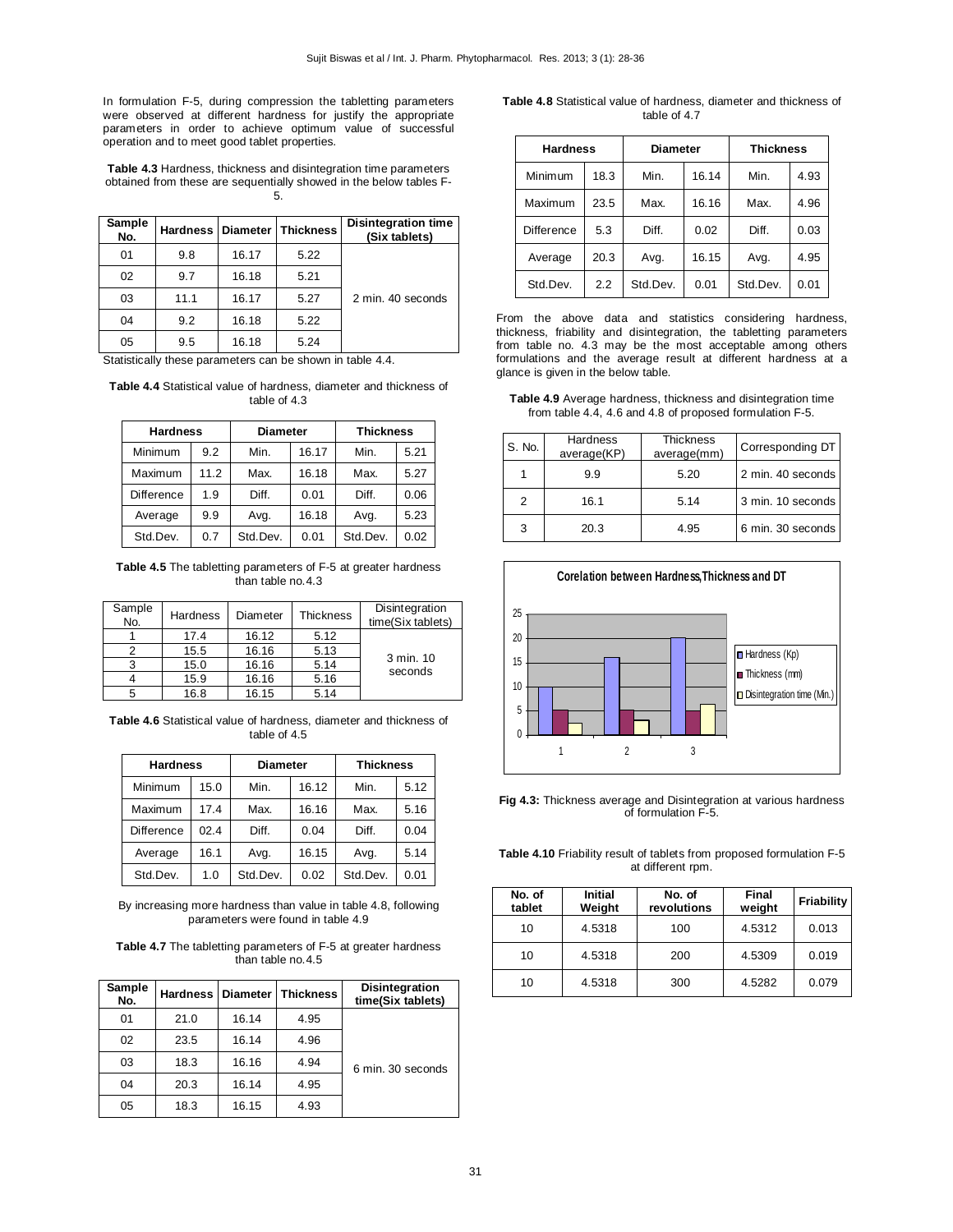

**Fig 4.4:** Friability (%) of proposed formulation F-5 at different revolutions.

#### *4.1.6 Dissolution Result*

Dissolution result of the formulated good tablet of cefixime trihydrate, USP 200 mg tablet according to previously discussed USP method in materials and method chapter is given as follows.

**Table 4.11** The dissolution (%) of six tablets of proposed formulation at six points of dissolution test apparatus.

| No. of sample | Absorbance of standard | <b>Absorbance of Sample</b> | % of dissolution | Average | Limit             |
|---------------|------------------------|-----------------------------|------------------|---------|-------------------|
| 01            | 0.525                  | 0.597                       | 100.74           |         |                   |
| 02            | 0.525                  | 0.601                       | 101.42           |         |                   |
| 03            | 0.525                  | 0.584                       | 98.55            | 100.89  | Not less than 75% |
| 04            | 0.525                  | 0.598                       | 100.91           |         |                   |
| 05            | 0.525                  | 0.604                       | 101.93           |         |                   |
| 06            | 0.525                  | 0.603                       | 101.76           |         |                   |



**Fig 4.5:** Dissolution (%) of proposed formulation F-5 at six points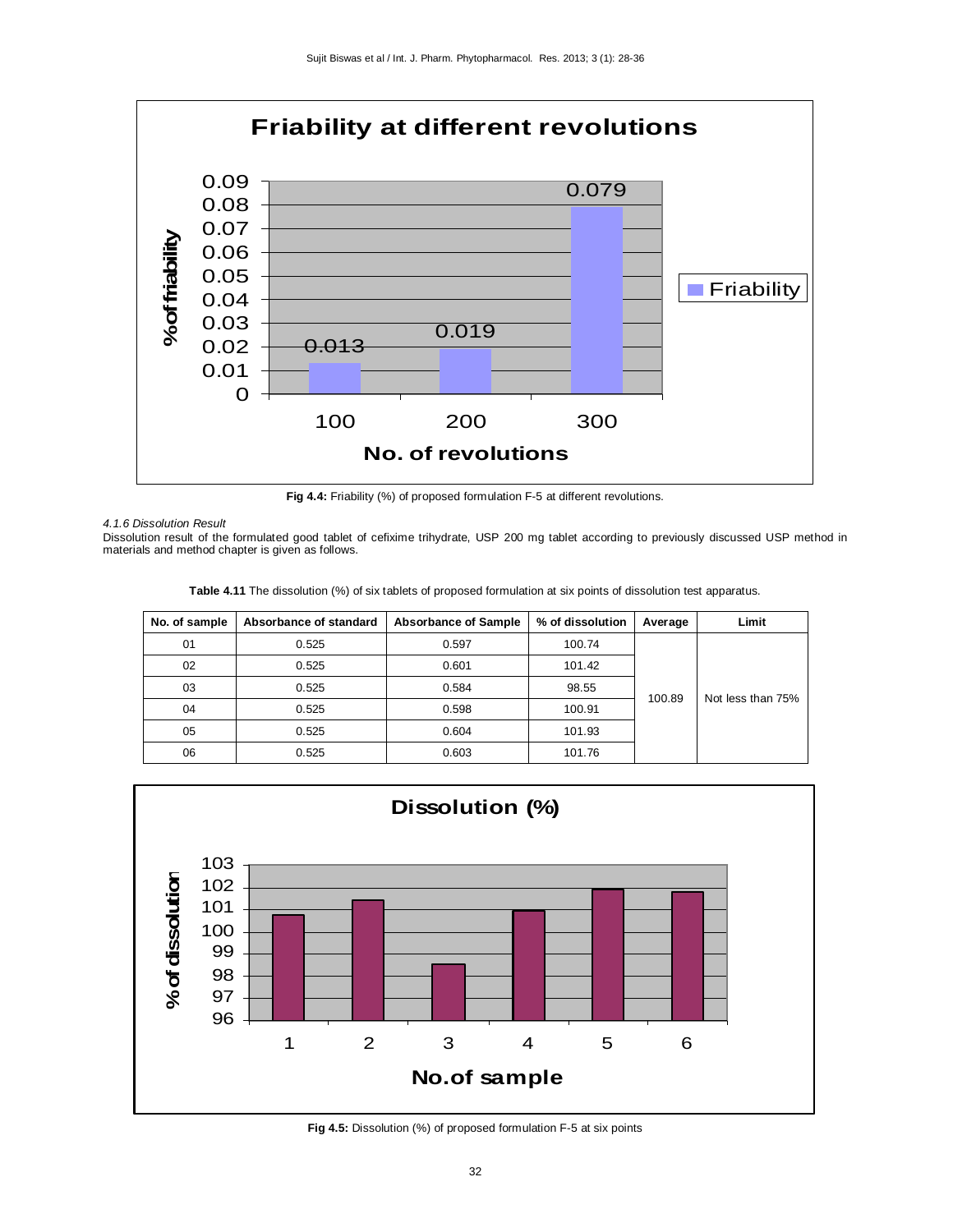## *3.2 Assay Result*

Assay result of the tablet following USP procedure Cefixime 200mg tablet is listed in below table.

**Table 4.12** Cefixime content of tablets from proposed formulation F-5.

| No. of Assav | Cefixime content per tablet (mq) | Average (mg) | <b>USP specification</b> |
|--------------|----------------------------------|--------------|--------------------------|
| Assay-1      | 201.243                          |              | From 90.0% to 110.0%     |
| Assay-2      | 203.509                          | 202.38       |                          |



**Fig 4.6:** Drug content of tablets prepared from formulation F-5 with average

# **3.3 Comparison with the Innovator Drug and Marketed Tablet**

This formulated tablet was compared with two marketed product and innovator drug which were collected from three different manufaturer and here, available marketed samples were presented as MS-1, MS-2 and innovator drug, 200 mg tablet was denoted as RS (Reference standard). The data is presented in below table.

**Table 4.13** Comparison of individual weight, drug content, thickness, DT, friability %(at 100 rpm) and hardness of tablets from formulation F-5 with patent drug and marketed product.

| Formula   | Individual Wt.(mg) | Actual drug content (mg) | <b>Thickness</b><br>(mm) | DT (Min.)       | Friability (%) | Hardness(Kp)     |
|-----------|--------------------|--------------------------|--------------------------|-----------------|----------------|------------------|
| F-5       | $448.4 \pm 1.5$    | 202.38                   | $5.24 \pm 0.03$          | $2.40 \pm 0.02$ | 0.013          | $10.2 \pm 1.00$  |
| <b>RS</b> | $448.5 \pm 0.2$    | 199.35                   | $4.20 \pm 0.01$          | $3.10 \pm 0.02$ | 0.003          | $11.14 \pm 0.50$ |
| $MS-1$    | $452.0 \pm 3.0$    | 191.22                   | $4.21 \pm 0.13$          | $5.18 \pm 0.02$ | 0.351          | $15.87 \pm 0.41$ |
| $MS-2$    | $447.0 \pm 2.0$    | 198.03                   | $4.16 \pm 0.01$          | $4.47 \pm 0.03$ | 0.025          | $12.84 \pm 0.30$ |



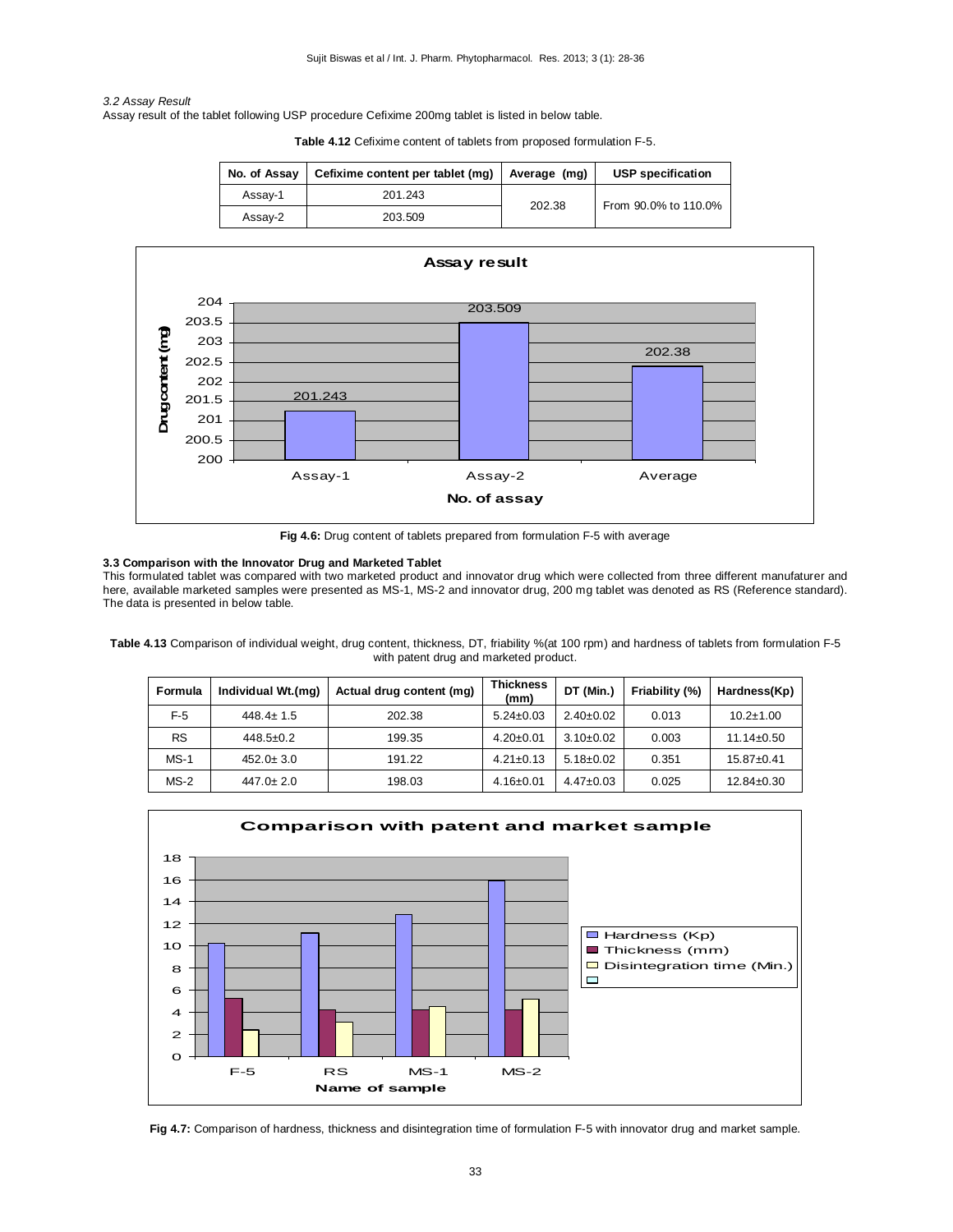**Table 4.14** Comparison of dissolution result of innovator and marketed product with the proposed formulation F-5 at six points.

| <b>Formulation</b> | F-5    | RS    | $MS-1$ | <b>MS-2</b> |
|--------------------|--------|-------|--------|-------------|
|                    | 100.74 | 98.20 | 93.45  | 93.23       |
|                    | 101.42 | 96.31 | 91.21  | 88.08       |
|                    | 98.55  | 99.11 | 88.73  | 96.21       |
| Dissolution<br>(%) | 100.91 | 98.25 | 90.23  | 97.11       |
|                    | 101.93 | 98.80 | 87.22  | 92.34       |
|                    | 101.76 | 99.10 | 87.34  | 92.12       |
| Average (%)        | 100.89 | 98.29 | 89.69  | 93.18       |



**Fig 4.8:** Comparison of dissolution (%) of formulation F-5 with innovator and marketed sample at six points.



**Fig 4.9:** Comparison of average dissolution (%) of F-5 with innovator and marketed sample.

## **3.4 Comparison of Physicochemical Parameter of Tablet Produced from Micronized Grade and Compacted Grade of Cefixime trihydrate, USP Powder**

Tablets were prepared by following same procedure and same excipients content of tablets from formula F-5. Marked difference in dissolution was observed between two grade materials of active ingredients of same formulation. The tabletting parameter and dissolution data were showed in below table 4.17.

**Table 4.15:** The tabletting parameter and dissolution data of tablet with micronized and compacted grade of active ingredients of formulation F-5.

| Grade of active ingredients | <b>Hardness</b>  | <b>Thickness</b> | Average weight | Friability | DT (min.) | Dissolution (%) |
|-----------------------------|------------------|------------------|----------------|------------|-----------|-----------------|
| Micronized                  | $10.15 \pm 1.00$ | $5.24 \pm 0.03$  | 448.38         | 0.013%     | 2.40      | 100.89          |
| Compacted                   | $12 \pm 1.25$    | $4.90 \pm 0.06$  | 447.30         | 0.09%      | 2.33      | 87.21           |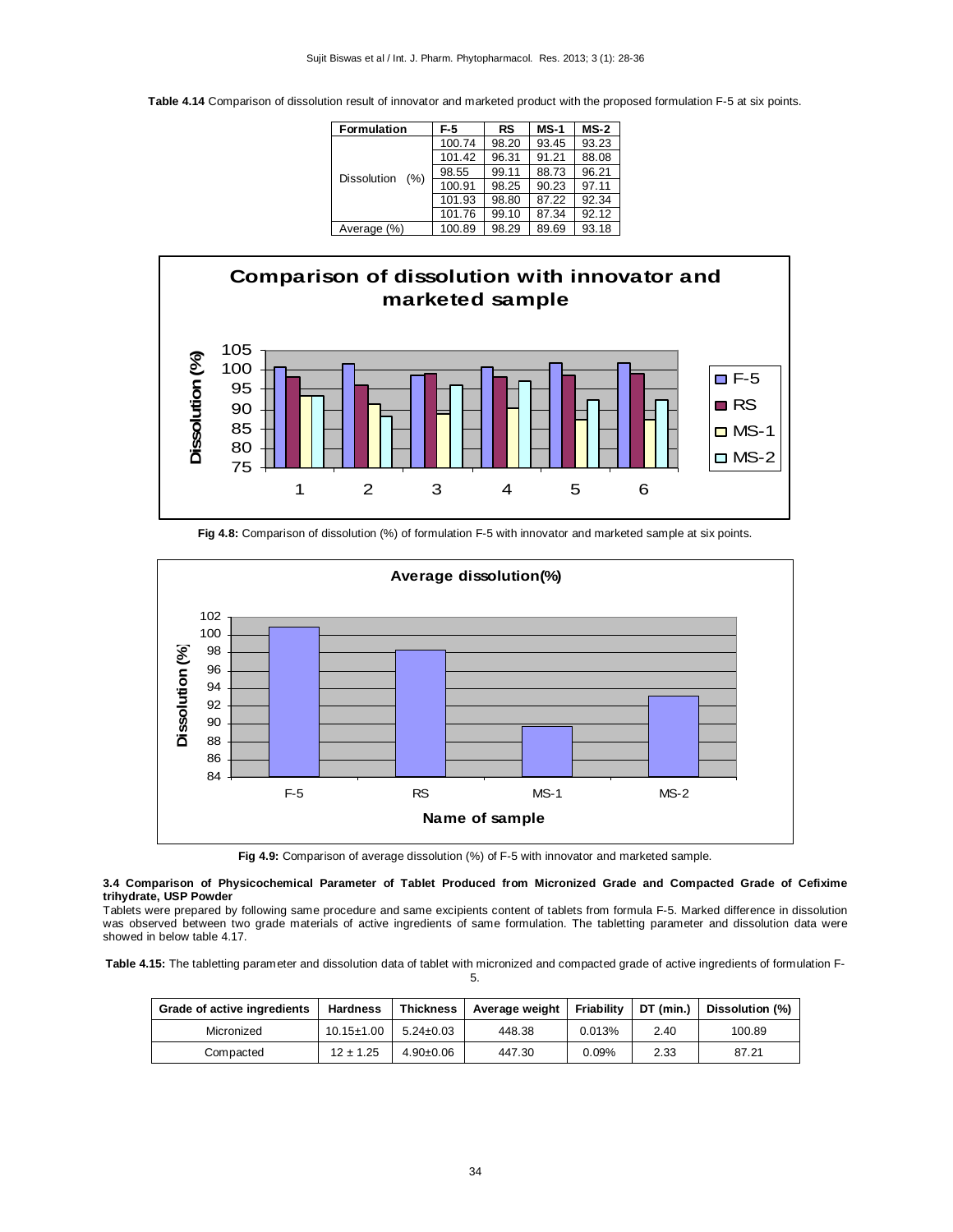

**Fig 4.10:** Comparison of tabletting parameter between micronized and compacted grade of active ingredients in formulation F-5.



**Fig 4.11:** Comparison of dissolution (%) between micronized and compacted grade of active ingredients of formulation F-5.

## **3.5 Stability Studies**

The stability studies were carried out at 40°C  $\pm$ 2°C and 75% RH  $\pm$  5% RH for accelerated condition in Alu- Alu blister pack according to ICH guide line. The samples were tested initially and the stability test has been completed up to 06 months at accelerated condition and the stability test has been completed up to 09 months at long term condition.

Table 4.16 Long term stability study report of Cefixime Trihydrate tablet at 30°C ± 2°C and 65% RH ± 5% RH.

| Parameter               |                     | <b>Test result</b>  |                     |                                 |  |  |  |
|-------------------------|---------------------|---------------------|---------------------|---------------------------------|--|--|--|
|                         | <b>Initial</b>      | After 3 Months      | After 6 Months      | Specification                   |  |  |  |
| Average weight          | 448.37              | 448.39              | 448.91              | 450 mg±3%                       |  |  |  |
| LOD(%)                  | 7.48                | 7.53                | 7.64                | Not more than 10%               |  |  |  |
| Friability (%)          | 0.059               | 0.063               | 0.079               | Less than 1%                    |  |  |  |
| Disintegration          | 3 min and 40 second | 3 min and 04 second | 2 min and 48 second | NMT 15 minutes                  |  |  |  |
| Average dissolution (%) | 100.89              | 100.31              | 98.88               | Not less than 75 %              |  |  |  |
| Drug content            | 202.38              | 199.221             | 197.304             | 180 mg – 220 mg/Tablet(90-110%) |  |  |  |

| <b>Table 4.17</b> Accelerated stability study report of Cefixime Trihydrate tablet at 40°C $\pm$ 2°C and 75% RH $\pm$ 5% RH. |  |  |  |
|------------------------------------------------------------------------------------------------------------------------------|--|--|--|
|------------------------------------------------------------------------------------------------------------------------------|--|--|--|

| <b>Parameter</b> | <b>Test result</b>   |                       |                 |  |  |
|------------------|----------------------|-----------------------|-----------------|--|--|
| Average weight   | After 1 Month        | <b>After 3 Months</b> | After 6 months  |  |  |
|                  | 448.44               | 448.76                | 449.61          |  |  |
| LOD(%)           | 7.69%                | 7.73%                 | 8.03%           |  |  |
| Friability (%)   | 0.059                | 0.130                 | 0.191           |  |  |
| Disintegration   | 3 min and 11 seconds | 2 min 35 second       | 2 min 04 second |  |  |
| Dissolution (%)  | 97.09                | 93.47                 | 88.89           |  |  |
| Drug content     | 204.821mg            | 191.94 mg             | 182.97          |  |  |